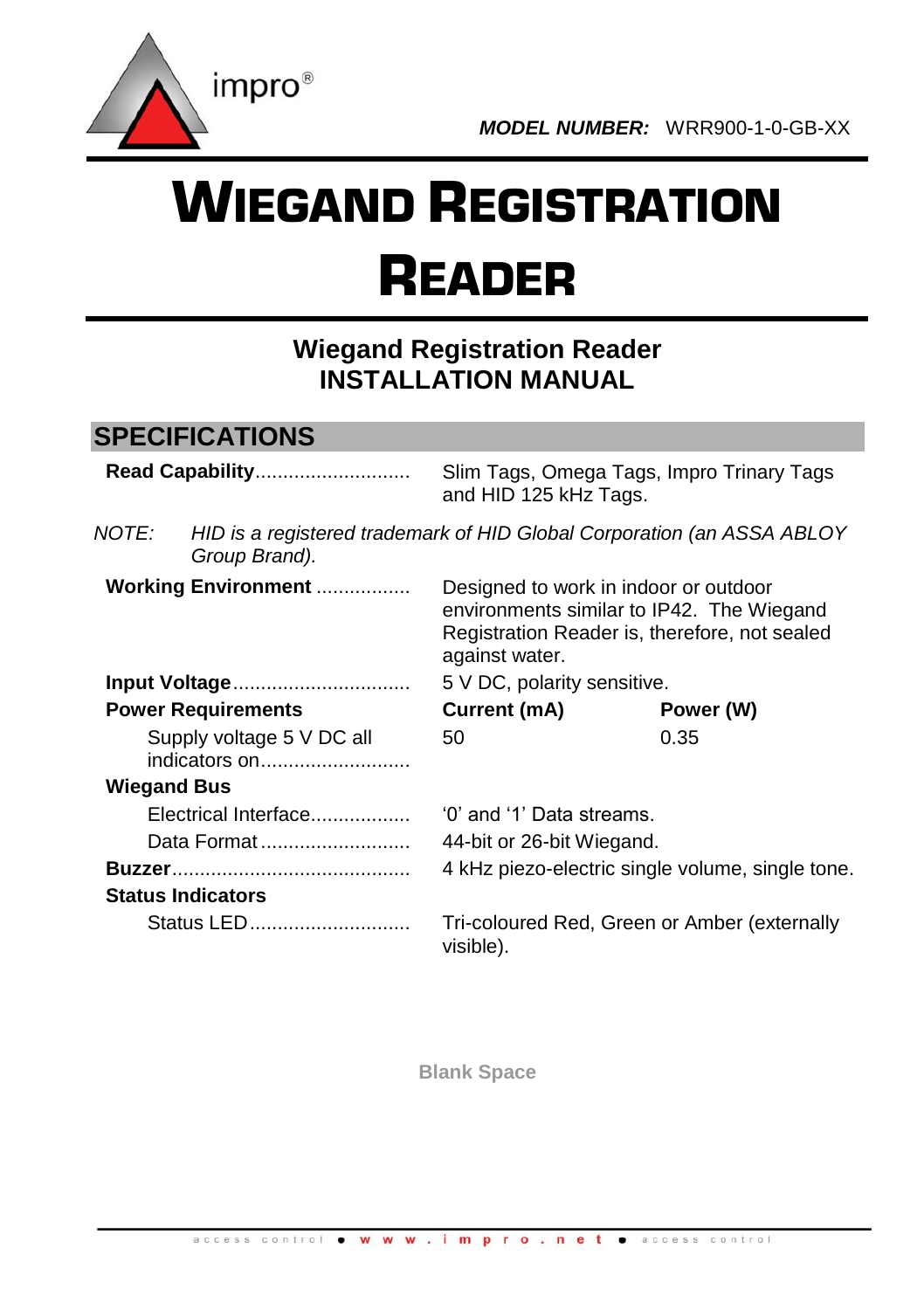# **INSTALLATION INFORMATION**

#### **Accessories**

Find the following when unpacking the Wiegand Registration Reader:

- A Wiegand Registration Reader housed in a Natural, Anodised, Aluminium extruded Cabinet. The Wiegand Registration Reader consists of a Front Cover, a Base Frame and two Side Plates (the assembly includes 2 m (7 ft) of flat, 4-core Cable).
- One 2-Way Programming Pin.
- An extra Serial Number Label.

#### **General**

Remember the following when installing the Wiegand Registration Readers:

#### **Distance between the Registration Interface and Wiegand Registration Reader**

Install the Wiegand Registration Reader no further than 2 m (7 ft) from the Registration Interface. The cable individual conductor cross-sectional area should not be less than 0.2 mm<sup>2</sup> (0.0003 in<sup>2</sup>).

#### **Distance between Wiegand Registration Readers**

To avoid mutual interference, install the Wiegand Registration Readers no closer than 500 mm (20 in) apart.

#### **Mounting the Wiegand Registration Readers**

#### **CAUTION: Make certain that you mount the Registration Reader on a vibrationfree surface.**

There is no installation required for the Wiegand Registration Reader.

Place the Wiegand Registration Reader in a convenient location near the Registration Interface and Host PC.

**Blank Space**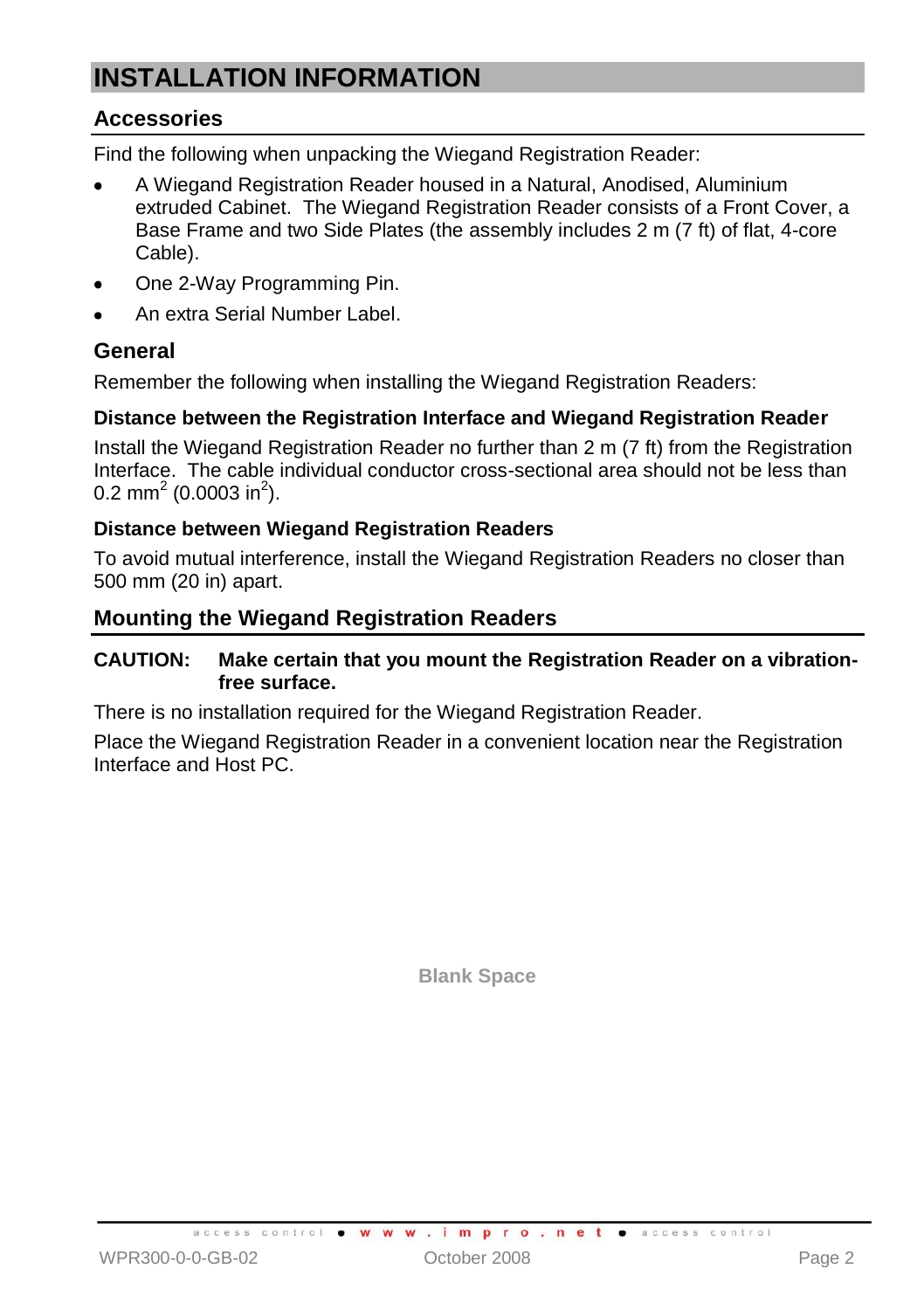## **ELECTRICAL CONNECTIONS**

#### **Connecting the Wiegand Registration Reader**

[Figure 1](#page-2-0) shows typical connection diagrams for the Wiegand Registration Reader.



<span id="page-2-0"></span>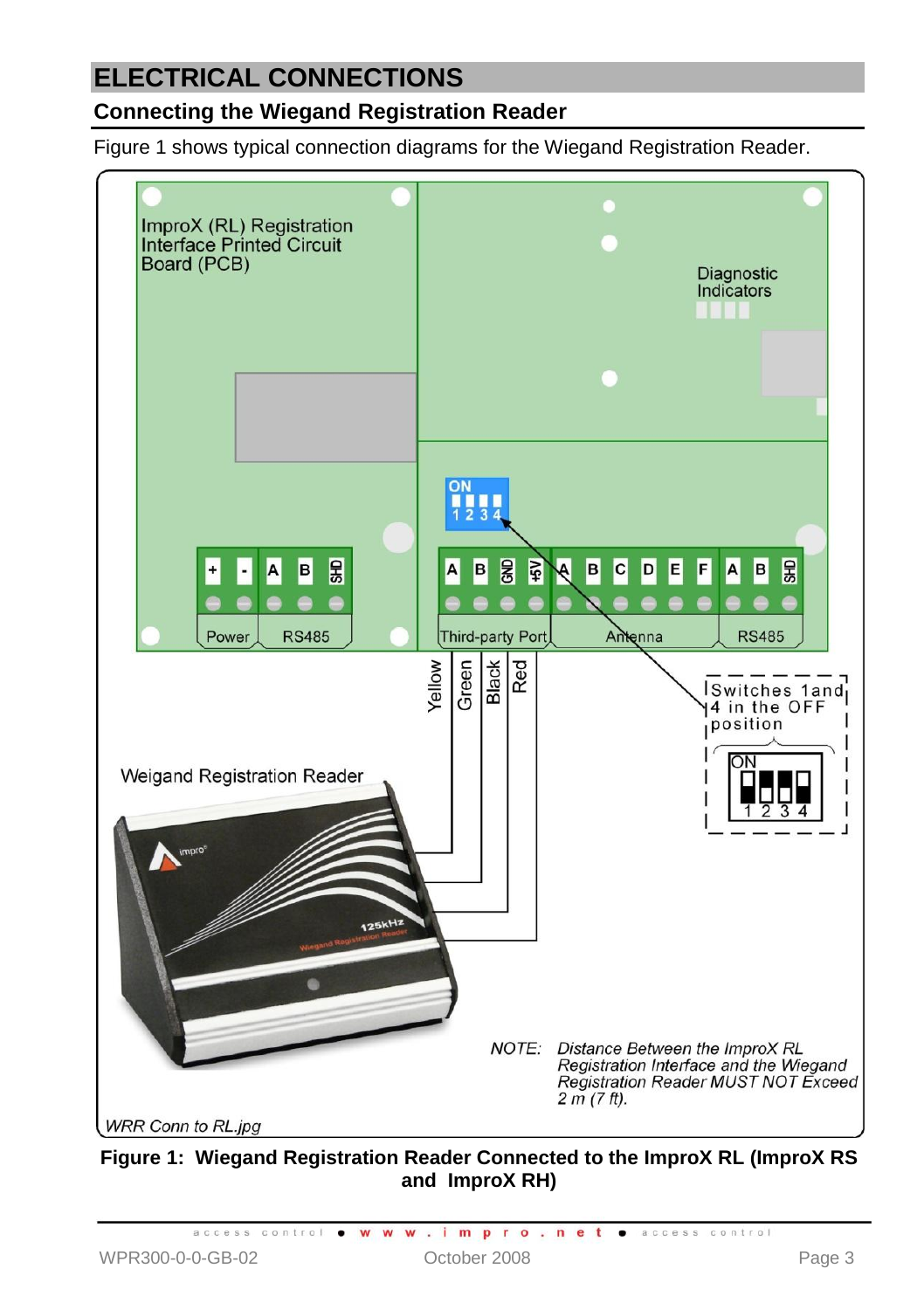*NOTE: On powering up, the Wiegand Registration Reader will produce a number of beeps corresponding to the Output Mode selected (see Setting the Wiegand Mode for details) and the Status LED will illuminate solid Red.* 

> *The Wiegand Registration Reader will not read Tags until configured in the Software. Details of these procedures are located in the IXP120, IXP200, IXP220, IXP300 and IXP400 Software Manuals.*

#### <span id="page-3-0"></span>**Setting the Wiegand Mode**



#### **Figure 2: Wiegand Pin Placement**

The Wiegand Readers offer four different Output Mode Combinations:

- Mode 1 (1 Beep): 26-bit, HID Normal.
- Mode 2 (2 Beeps): 44-bit, HID Normal.
- Mode 3 (3 Beeps): 26-bit, HID Raw.
- Mode 4 (4 Beeps): 44-bit, HID Raw.

The 26-bit and the 44-bit refer to the output format of EMM and Impro Trinary Tags. HID Tags output in either normal or 45-bit raw mode.

**Blank Space**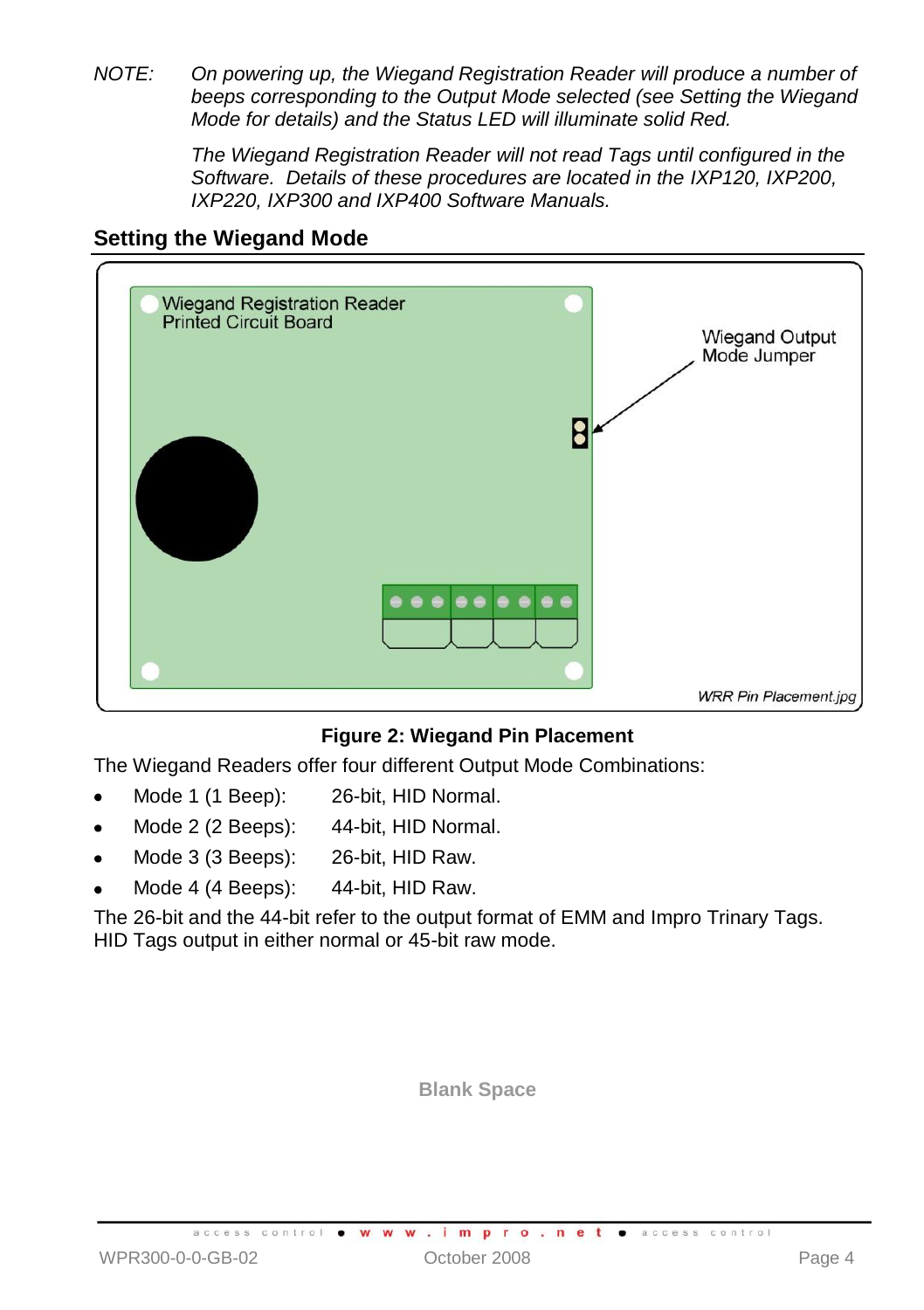The Output Mode can be selected by doing the following:

- 1. With the rear of the Registration Reader facing you remove, the right plastic Side Plate.
- 2. Partially slide the Printed Circuit Board out of the Housing.
- 3. Short circuit the Wiegand Output Mode Jumper (as shown in Figure 2) using the 2- Way Programming Pin supplied.
- 4. Power up the Unit.
- 5. Remove the 2-Way Programming Pin after hearing the number of beeps corresponding with the required mode (Refer to page [4](#page-3-0) for details of Output Mode Combinations).

*NOTE: The number of beeps on power-up indicates the selected Output Mode.*

- 6. Slide the Printed Circuit Board back into the Housing
- 7. Replace the plastic Side Plate.

#### **Wiegand 44-bit Protocol**

Tags are reported using Wiegand 44-bit Protocol. An "EMM" Tag has an 8-bit User Code and a 32-bit Serial Number.

These are reported as follows:

- The 8-bit User Code is reported in bits 1 to 8 of the Protocol.
- The 32-bit Serial Number is reported in bits 9 to 40 of the Protocol.
- Bits 41 to 44 of the Protocol are the exclusive OR of the preceding 40 bits taken 4 at a time.

#### **Wiegand 26-bit Protocol**

Tags are reported using Wiegand 26-bit Protocol.

The following format is used:

- Bit 1 is the even parity over the first 13 bits.
- Bits 2-25 are the least significant 24 bits of the Tag Code.
- Bit 26 is the odd parity over the last 13 bits.

#### **HID Normal**

The number of bits to output is determined from the information in the tag and will vary between tags. The 26-bit or 44-bit selection does not impact on HID Tags.

#### **HID Raw**

In this Mode, the entire raw 45-bit HID Tag is output.

#### **Serial Number Label**

The loose Serial Number Label (packaged with the Remote Reader) identifies the type of Remote Reader and its Serial Number.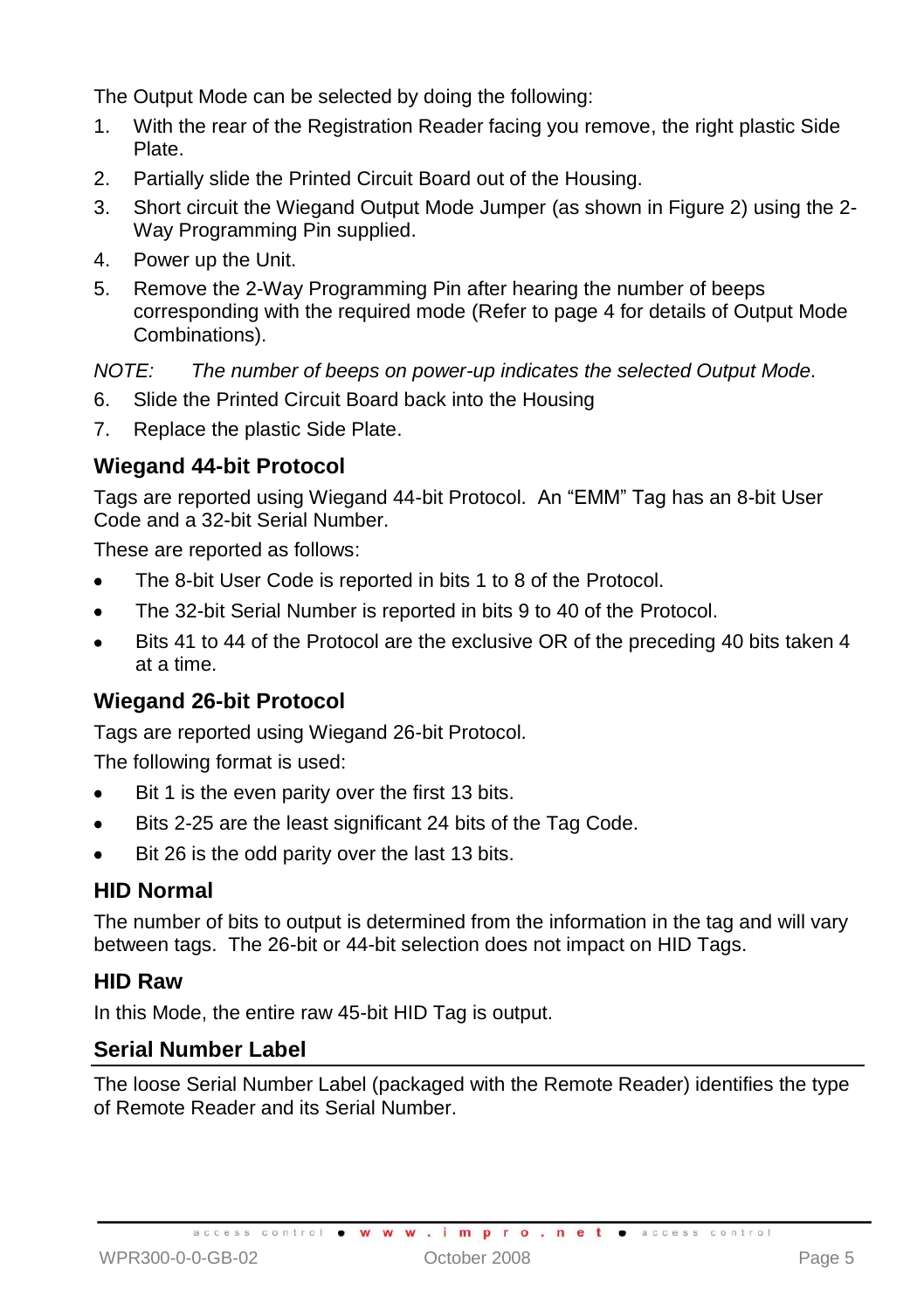# **GUARANTEE OR WARRANTY**

This product conforms to our Guarantee or Warranty details placed on our Web Site, to read further please go to www.impro.net.

**USER NOTES**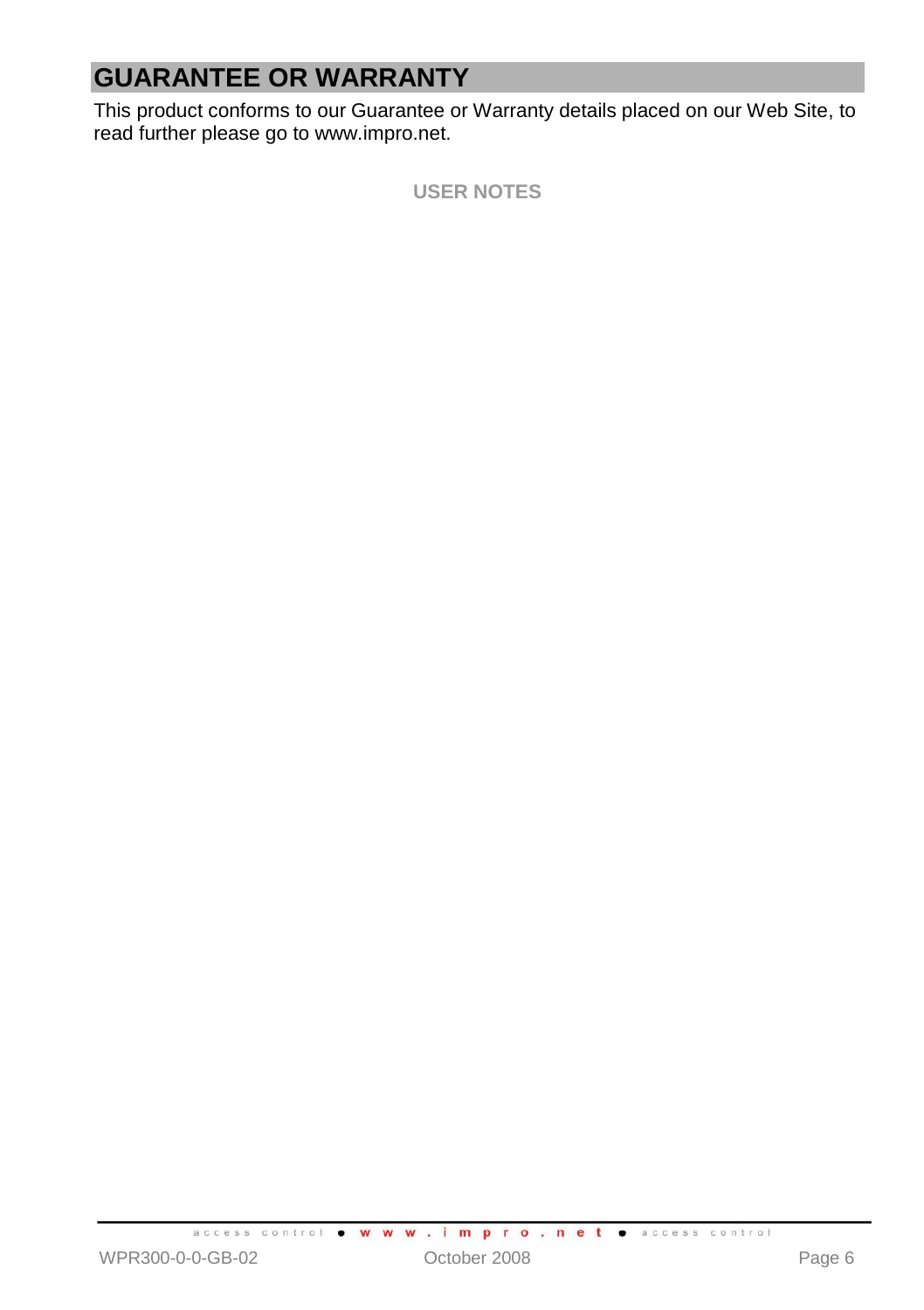#### **USER NOTES**